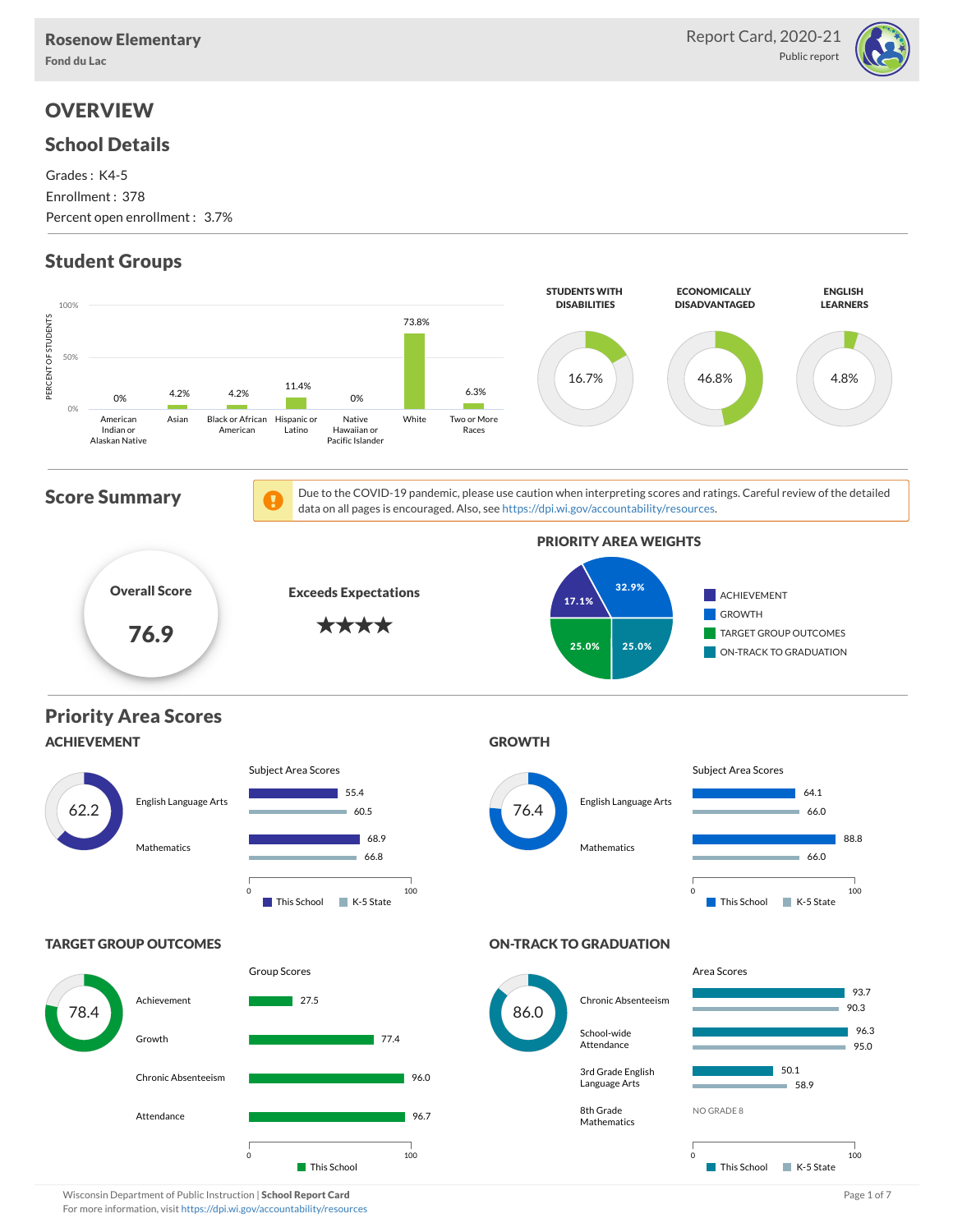

## ACHIEVEMENT

This priority area summarizes how this school's students performed on state assessments using a points-based proficiency system that gives partial credit for Basic test performance and extra credit for Advanced performance. The score is a multi-year average of English language arts and mathematics subscores.

### Priority Area Score



### Student Group Achievement, 2020-21 (for information only)

Group size is given in parentheses. Groups with fewer than 20 students are not displayed.

#### ENGLISH LANGUAGE ARTS White  $(111)$   $47.7$   $\bullet$  -12.2 Economically Disadvantaged  $(69)$  34.8  $\bullet$  -8.7 47.7 34.8 0 100 Point change from prior year **MATHEMATICS** White  $(111)$   $70.7$   $\bullet$  -2.7 Economically Disadvantaged  $(69)$   $\bullet$  -1.9 70.7 49.3 0 100 Point change from prior year

### Performance Levels by Year

These graphs show school-wide percentages and group sizes of students performing at each level.

#### ENGLISH LANGUAGE ARTS



#### **MATHEMATICS**



Wisconsin Department of Public Instruction | School Report Card Page 2 of 7 and 2008 and 2009 and 2 of 7 and 2 of 7

For more information, visit <https://dpi.wi.gov/accountability/resources>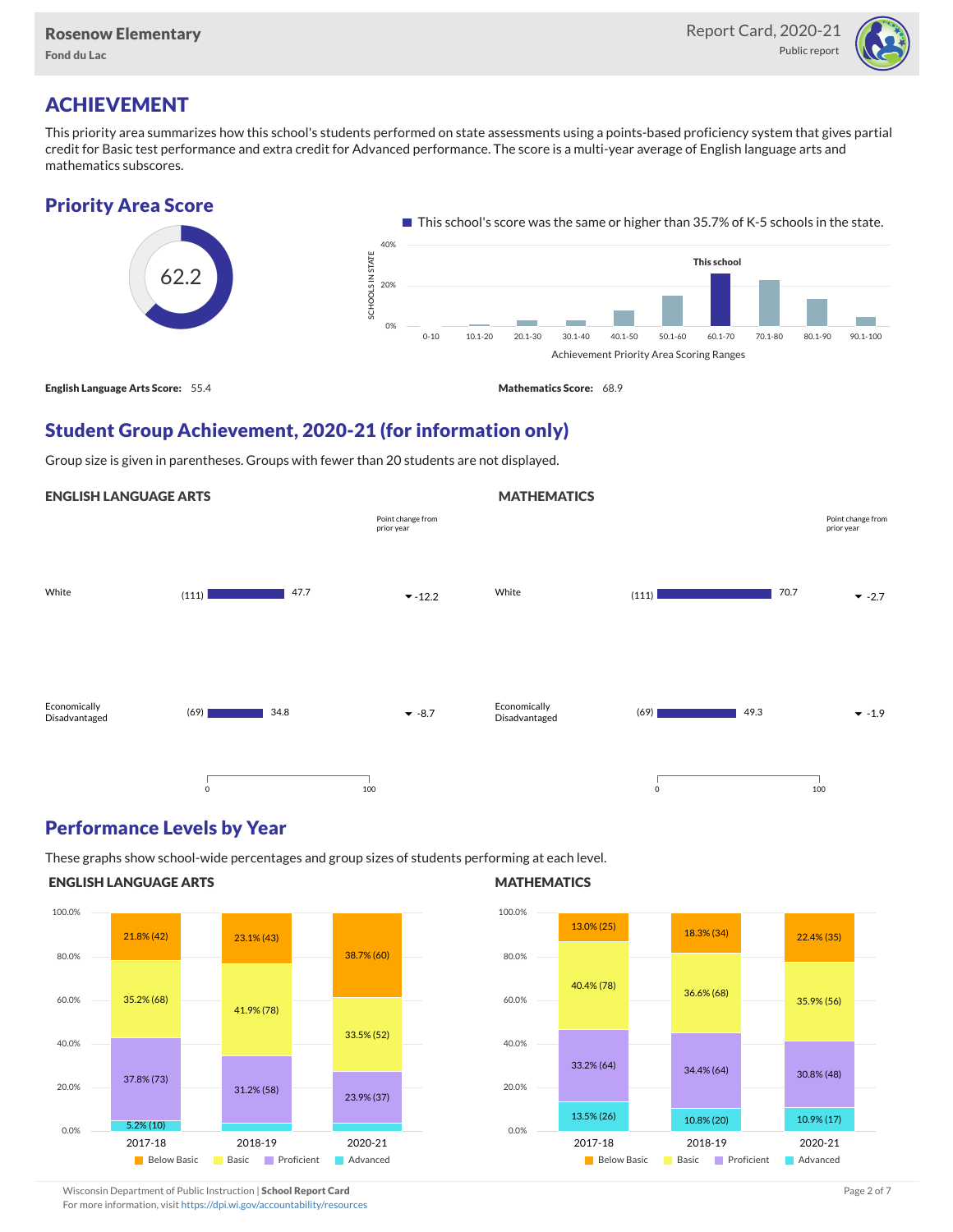

## ACHIEVEMENT - ADDITIONAL INFORMATION

The data on this page is for information only.

# Test Participation Rates, 2020-21

| <b>ENGLISH LANGUAGE ARTS</b> |                             | <b>MATHEMATICS</b> |                             |  |  |  |  |
|------------------------------|-----------------------------|--------------------|-----------------------------|--|--|--|--|
| All students                 | Lowest-participating group: | All students       | Lowest-participating group: |  |  |  |  |
|                              | Students with Disabilities  |                    | Students with Disabilities  |  |  |  |  |
| 96.3%                        | 95.0%                       | 96.9%              | 95.0%                       |  |  |  |  |

### Student Group Performance Levels by Year

Groups with any full academic year students in tested grades are shown.

### ENGLISH LANGUAGE ARTS

|                                   | 2017-18          |          |            |         |                    |                  | 2018-19   |            |           |                | 2020-21          |           |            |                      |                    |
|-----------------------------------|------------------|----------|------------|---------|--------------------|------------------|-----------|------------|-----------|----------------|------------------|-----------|------------|----------------------|--------------------|
|                                   | Total#<br>Tested | Advanced | Proficient | Basic   | <b>Below Basic</b> | Tested<br>Total# | Advanced  | Proficient | Basic     | Below<br>Basic | Tested<br>Total# | Advanced  | Proficient | Basic                | <b>Below Basic</b> |
| All Students: K-5 State           | 192,784          | 7.3%     | 35.1%      | 34.5%   | 23.2%              | 189,032          | 6.7%      | 33.7%      | 34.8%     | 24.8%          | 158,545          | 5.8%      | 31.3%      | 35.0%                | 27.9%              |
| <b>All Students</b>               | 193              | 5.2%     | 37.8%      | 35.2%   | 21.8%              | 186              | 3.8%      | 31.2%      | 41.9%     | 23.1%          | 155              | 3.9%      | 23.9%      | 33.5%                | 38.7%              |
| American Indian or Alaskan Native | $\angle 20$      | $\star$  | $\star$    | ٠       | $\star$            | $\Omega$         | <b>NA</b> | <b>NA</b>  | <b>NA</b> | <b>NA</b>      | $\Omega$         | <b>NA</b> | <b>NA</b>  | <b>NA</b>            | <b>NA</b>          |
| Asian                             | $\sim 20$        | $\star$  | $\star$    | ٠       | $\star$            | $\sim 20$        | $\star$   | $\star$    | $\star$   | $\star$        | $\sim 20$        | $\star$   | $\star$    | $\ddot{}$            |                    |
| <b>Black or African American</b>  | $\sim 20$        |          | $\star$    |         | $\star$            | $\sim 20$        | $\star$   | $\star$    |           | $\star$        | $\sim 20$        | $\star$   | $\star$    |                      |                    |
| Hispanic or Latino                | $\angle 20$      | ٠        | $\star$    | ٠       | $\star$            | $\angle 20$      | $\star$   | $\star$    | $\star$   | $\star$        | $\angle 20$      | $\star$   | $\star$    | $\ddot{\phantom{1}}$ |                    |
| White                             | 150              | 6.7%     | 40.0%      | 34.0%   | 19.3%              | 141              | 5.0%      | 32.6%      | 39.7%     | 22.7%          | 111              | 3.6%      | 24.3%      | 36.0%                | 36.0%              |
| Two or More Races                 | $\sim 20$        |          | $\star$    | $\star$ | $\star$            | $\sim 20$        | $\star$   | $\star$    |           | $\star$        | $\sim 20$        | $\star$   | $\star$    |                      |                    |
| <b>Economically Disadvantaged</b> | 82               | 3.7%     | 26.8%      | 40.2%   | 29.3%              | 84               | 2.4%      | 16.7%      | 46.4%     | 34.5%          | 69               | 1.4%      | 15.9%      | 33.3%                | 49.3%              |
| <b>English Learners</b>           | $\sim 20$        | $\star$  | $\star$    | $\star$ | $\star$            | $\angle 20$      | $\star$   | $\star$    | $\star$   | $\star$        | $\sim 20$        | $\star$   | $\star$    |                      |                    |
| <b>Students with Disabilities</b> | 26               | $0.0\%$  | 15.4%      | 34.6%   | 50.0%              | 22               | 0.0%      | 18.2%      | 40.9%     | 40.9%          | $\angle 20$      | $\star$   | $\star$    | $\star$              |                    |

#### **MATHEMATICS**

|                                   | 2017-18          |          |            |         |                |                  | 2018-19              |            |           |                | 2020-21          |           |            |                      |                |
|-----------------------------------|------------------|----------|------------|---------|----------------|------------------|----------------------|------------|-----------|----------------|------------------|-----------|------------|----------------------|----------------|
|                                   | Tested<br>Total# | Advanced | Proficient | Basic   | Below<br>Basic | Tested<br>Total# | Advanced             | Proficient | Basic     | Below<br>Basic | Tested<br>Total# | Advanced  | Proficient | Basic                | Below<br>Basic |
| All Students: K-5 State           | 193,134          | 11.3%    | 35.2%      | 32.5%   | 21.0%          | 189,328          | 12.0%                | 34.8%      | 32.0%     | 21.2%          | 158,380          | 10.1%     | 32.3%      | 32.1%                | 25.6%          |
| All Students                      | 193              | 13.5%    | 33.2%      | 40.4%   | 13.0%          | 186              | 10.8%                | 34.4%      | 36.6%     | 18.3%          | 156              | 10.9%     | 30.8%      | 35.9%                | 22.4%          |
| American Indian or Alaskan Native | $\sim 20$        | ٠        | ٠          |         | $\star$        | $\Omega$         | <b>NA</b>            | <b>NA</b>  | <b>NA</b> | <b>NA</b>      | $\Omega$         | <b>NA</b> | <b>NA</b>  | <b>NA</b>            | <b>NA</b>      |
| Asian                             | $\sim 20$        | ٠        | ٠          | ٠       | $\star$        | $\sim 20$        | $\star$              | $\star$    | $\star$   | $\star$        | $\sim 20$        | $\star$   | $\star$    |                      |                |
| <b>Black or African American</b>  | $\angle 20$      | ٠        | ٠          | ٠       | $\star$        | $\leq 20$        | $\star$              | $\star$    |           | $\star$        | $\angle 20$      | $\star$   | $\star$    |                      |                |
| Hispanic or Latino                | $\angle 20$      |          | ٠          | ٠       | $\star$        | $\angle 20$      | $\ddot{\phantom{1}}$ | $\star$    |           | $\ddot{}$      | $\angle 20$      | $\star$   | $\star$    | $\ddot{}$            |                |
| White                             | 150              | 14.7%    | 35.3%      | 39.3%   | 10.7%          | 141              | 13.5%                | 34.8%      | 36.9%     | 14.9%          | 111              | 11.7%     | 33.3%      | 39.6%                | 15.3%          |
| Two or More Races                 | $\sim 20$        |          | ٠          | ٠       | $\star$        | $\sim 20$        | $\star$              | $\star$    |           | ٠              | $\sim 20$        | $\star$   | $\star$    |                      |                |
| <b>Economically Disadvantaged</b> | 82               | 7.3%     | 22.0%      | 52.4%   | 18.3%          | 84               | 2.4%                 | 25.0%      | 45.2%     | 27.4%          | 69               | 5.8%      | 21.7%      | 37.7%                | 34.8%          |
| <b>English Learners</b>           | $\sim 20$        | $\star$  | $\star$    | $\star$ | $\star$        | $\sim 20$        | $\star$              | $\star$    | $\star$   | $\star$        | $\sim 20$        | $\star$   | $\star$    | $\ddot{\phantom{1}}$ |                |
| <b>Students with Disabilities</b> | 26               | $0.0\%$  | 26.9%      | 34.6%   | 38.5%          | 22               | 4.5%                 | 31.8%      | 27.3%     | 36.4%          | $\sim 20$        | $\star$   | $\star$    | $\star$              |                |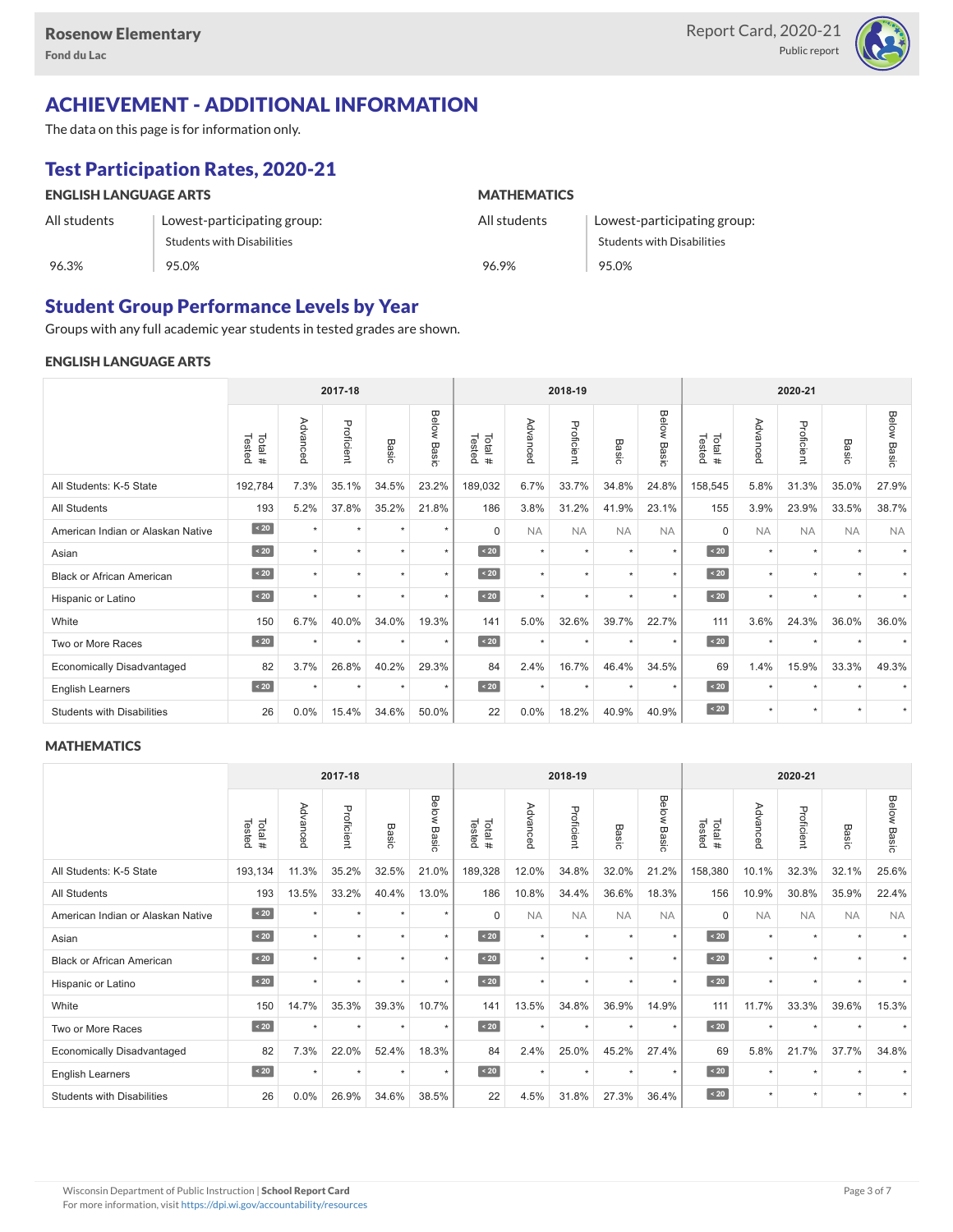

# **GROWTH**

This priority area measures year-to-year student progress on statewide tests. It uses a value-added model that seeks to control for circumstances beyond the influence of educators. A high value-added score means that on average students in the school are progressing more quickly than other, similar students. Growth is scored from 0 to 100 to match the other priority areas and is a conversion from the roughly 0 to 6 value-added score.



# Student Group Value-Added (for information only)

Value-added scores cover an approximately 0-6 range. Higher scores mean greater positive impact. A score of 3.0 is average. Group size is shown in parentheses. Groups with fewer than 20 students are not displayed. Shaded boxes indicate higher-than-average scores.

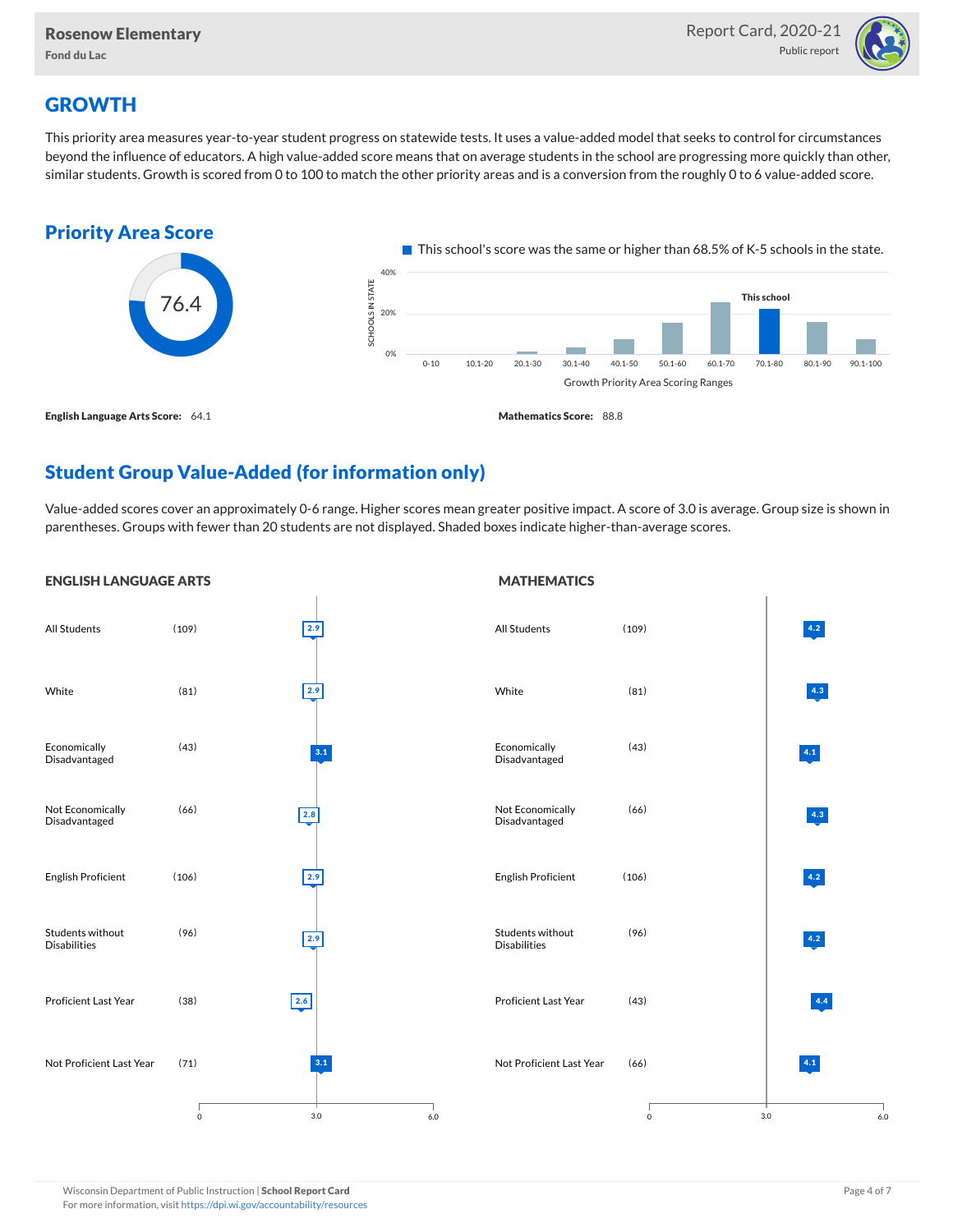

# TARGET GROUP OUTCOMES

This priority area examines outcomes for students with the lowest test scores — the Target Group. It is designed to promote equity by helping schools focus on learners who need the most support while also improving outcomes for all students. The priority area score combines component scores for achievement, growth, chronic absenteeism, and attendance or graduation rate. Data are not displayed when target groups have fewer than 20 students.





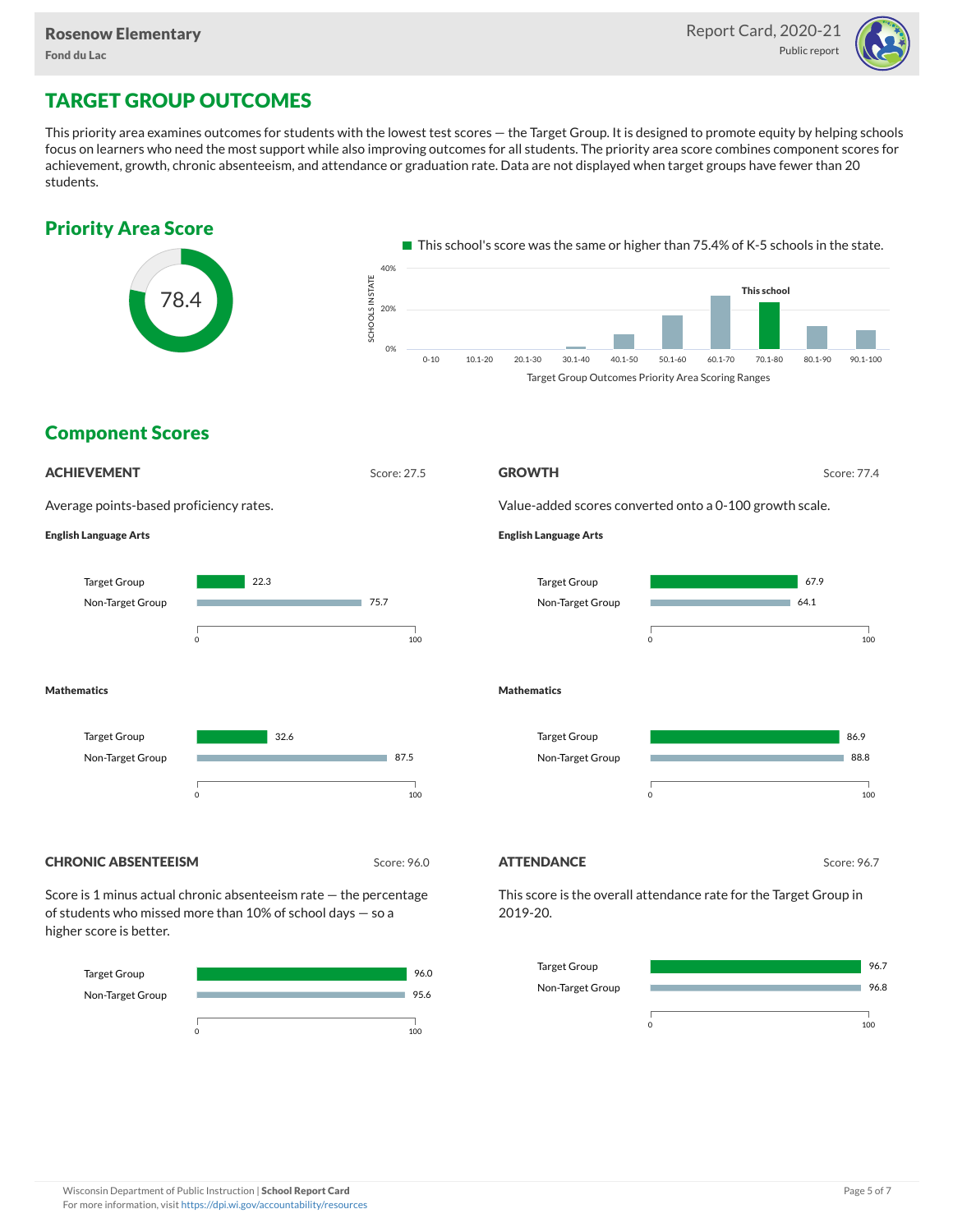

# ON-TRACK TO GRADUATION

This priority area indicates how successfully students are progressing toward completing their K-12 education. The score combines component scores for measures of student engagement and achievement.

## Priority Area Score



This school's score was the same or higher than 33.0% of K-5 schools in the state.



### Component Scores

#### **CHRONIC ABSENTEEISM** Score: 93.7

Score is 1 minus actual chronic absenteeism rate — the percentage of students who missed more than 10% of school days — so a higher score is better.



#### **SCHOOL-WIDE ATTENDANCE** Score: 96.3

This score is the overall attendance rate for the school in 2019-20.



#### **3RD GRADE ENGLISH LANGUAGE ARTS** Score: 50.1

Average points-based proficiency rates.



#### **8TH GRADE MATHEMATICS** Score: NA

Average points-based proficiency rates.

NO GRADE 8